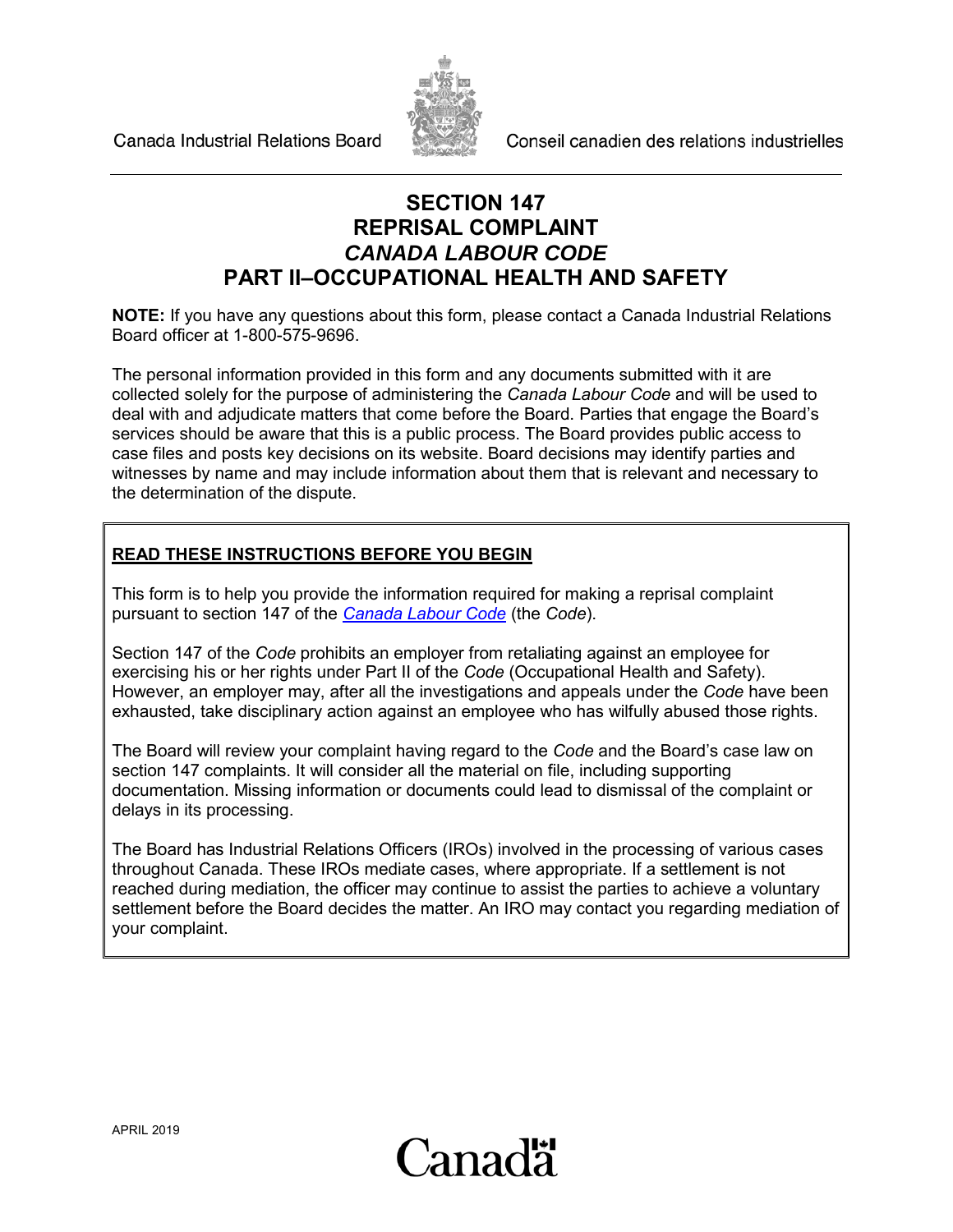## Complainant

| NAME OF REPRESENTATIVE OR COUNSEL, if applicable: ______________________________                     |  |  |
|------------------------------------------------------------------------------------------------------|--|--|
|                                                                                                      |  |  |
|                                                                                                      |  |  |
|                                                                                                      |  |  |
|                                                                                                      |  |  |
| It is your responsibility to advise the Board in writing of any changes to your contact information. |  |  |

## Employer

| NAME AND POSITION OF EMPLOYER REPRESENTATIVE: __________________________________ |  |
|----------------------------------------------------------------------------------|--|
|                                                                                  |  |
|                                                                                  |  |

# Union (if applicable)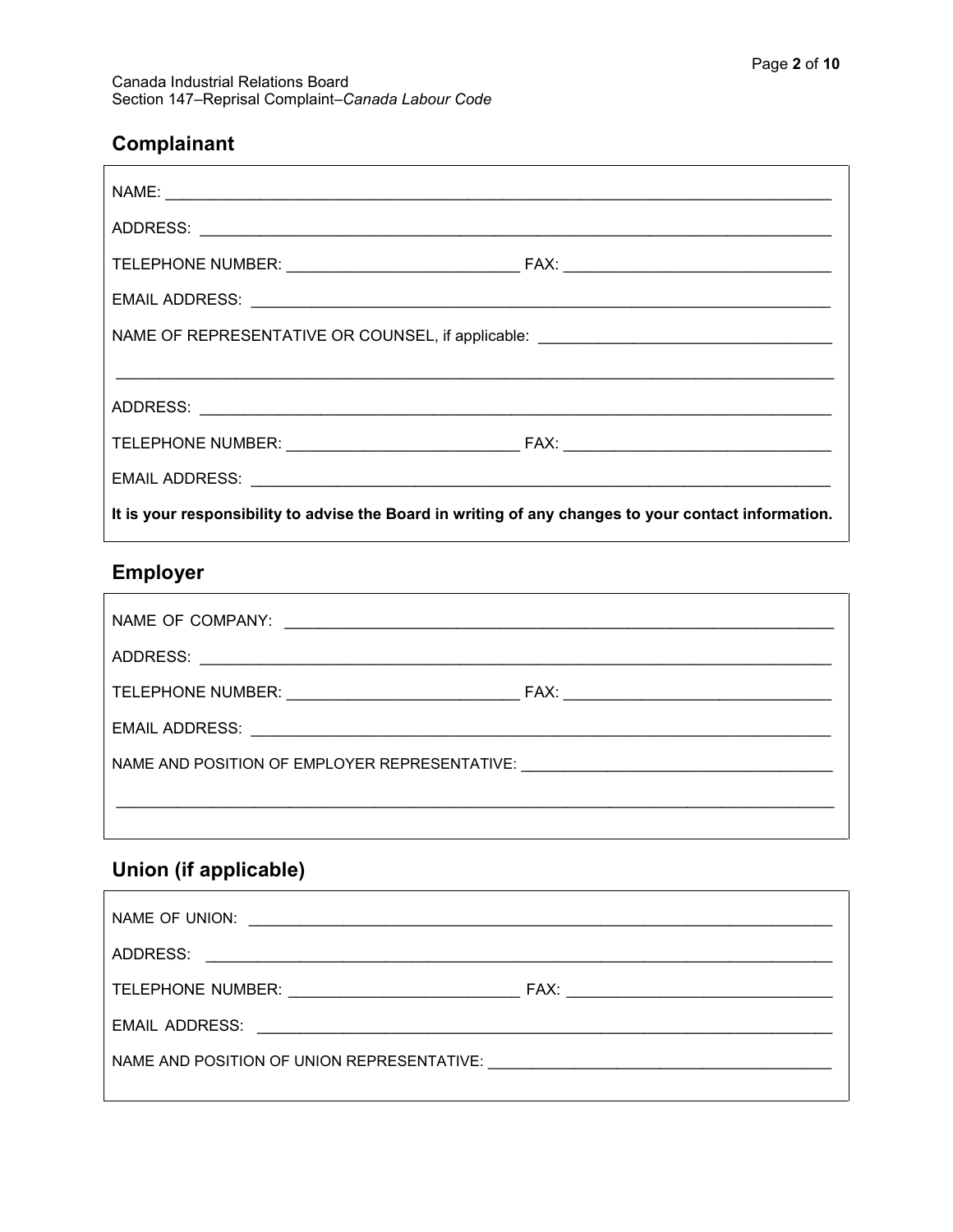| I-General Information about the Complaint                                                                                                                                                                                                                                                                                                                     |  |  |  |
|---------------------------------------------------------------------------------------------------------------------------------------------------------------------------------------------------------------------------------------------------------------------------------------------------------------------------------------------------------------|--|--|--|
| <b>Employee status:</b>                                                                                                                                                                                                                                                                                                                                       |  |  |  |
|                                                                                                                                                                                                                                                                                                                                                               |  |  |  |
|                                                                                                                                                                                                                                                                                                                                                               |  |  |  |
| Rights exercised pursuant to Part II of the Code:                                                                                                                                                                                                                                                                                                             |  |  |  |
| The purpose of Part II of the Code is to prevent accidents and injury to health in connection with<br>employment. The Code provides for reporting, complaint, investigation and appeal mechanisms<br>to achieve this purpose. Section 147 of the Code prohibits the employer from retaliating against<br>you because you exercised your rights under Part II. |  |  |  |
| What occupational health and safety issue did you raise in the workplace?                                                                                                                                                                                                                                                                                     |  |  |  |
|                                                                                                                                                                                                                                                                                                                                                               |  |  |  |
| Did you refuse to perform what you believe was unsafe work?                                                                                                                                                                                                                                                                                                   |  |  |  |
| $\bigcirc$ No                                                                                                                                                                                                                                                                                                                                                 |  |  |  |
| $\Box$ Yes - Please explain:                                                                                                                                                                                                                                                                                                                                  |  |  |  |
|                                                                                                                                                                                                                                                                                                                                                               |  |  |  |
| If you refused to perform what you believe was unsafe work, did you raise this with your<br>supervisor?                                                                                                                                                                                                                                                       |  |  |  |
| $\bigcirc$ No                                                                                                                                                                                                                                                                                                                                                 |  |  |  |
| $\bigcirc$ Yes - Please explain:                                                                                                                                                                                                                                                                                                                              |  |  |  |
|                                                                                                                                                                                                                                                                                                                                                               |  |  |  |
| Did you raise this issue as an individual employee or as part of your duties as an<br>occupational health and safety representative?                                                                                                                                                                                                                          |  |  |  |
|                                                                                                                                                                                                                                                                                                                                                               |  |  |  |
|                                                                                                                                                                                                                                                                                                                                                               |  |  |  |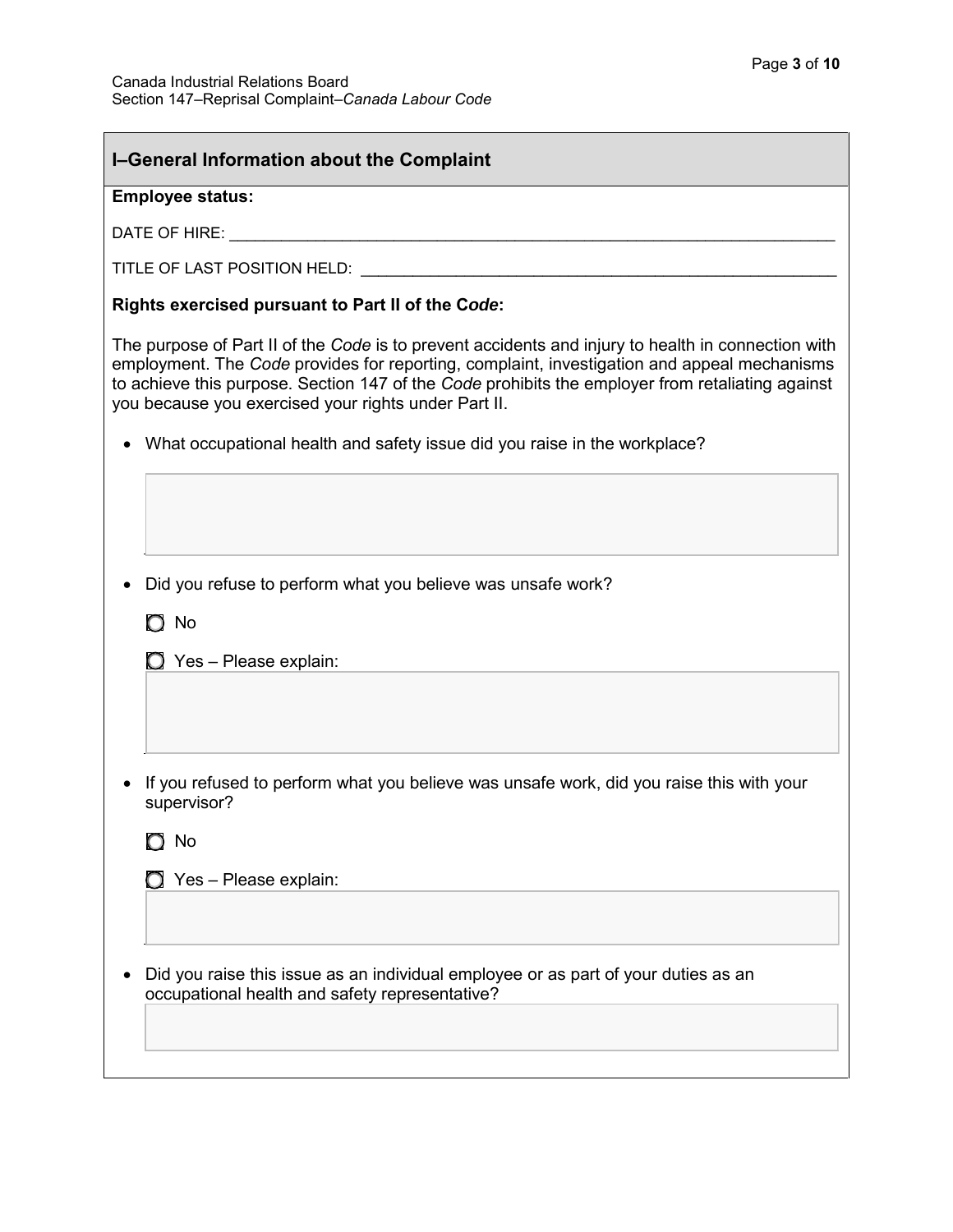| When did you first raise your health and safety issue?                                                                                               |
|------------------------------------------------------------------------------------------------------------------------------------------------------|
|                                                                                                                                                      |
|                                                                                                                                                      |
| With whom did you raise your health and safety issue? Please check all that apply.                                                                   |
|                                                                                                                                                      |
|                                                                                                                                                      |
|                                                                                                                                                      |
|                                                                                                                                                      |
| <b>Additional details:</b>                                                                                                                           |
|                                                                                                                                                      |
| Did you raise the issue in writing? If yes, please attach a copy.                                                                                    |
| $\bigcirc$ Yes $\bigcirc$ No                                                                                                                         |
| How was your complaint handled? Please check all that apply. Attach all relevant<br>documents.                                                       |
| □ The complaint was referred to a workplace committee, a health and safety<br>representative, or someone else authorized to receive such complaints. |
| The complaint was investigated.                                                                                                                      |
| The complaint was investigated and an investigation report was prepared.                                                                             |
| The complaint was referred to a health and safety officer of the Labour Program.                                                                     |
| The health and safety officer rendered a decision about the complaint.                                                                               |
| The decision of the health and safety officer was appealed.                                                                                          |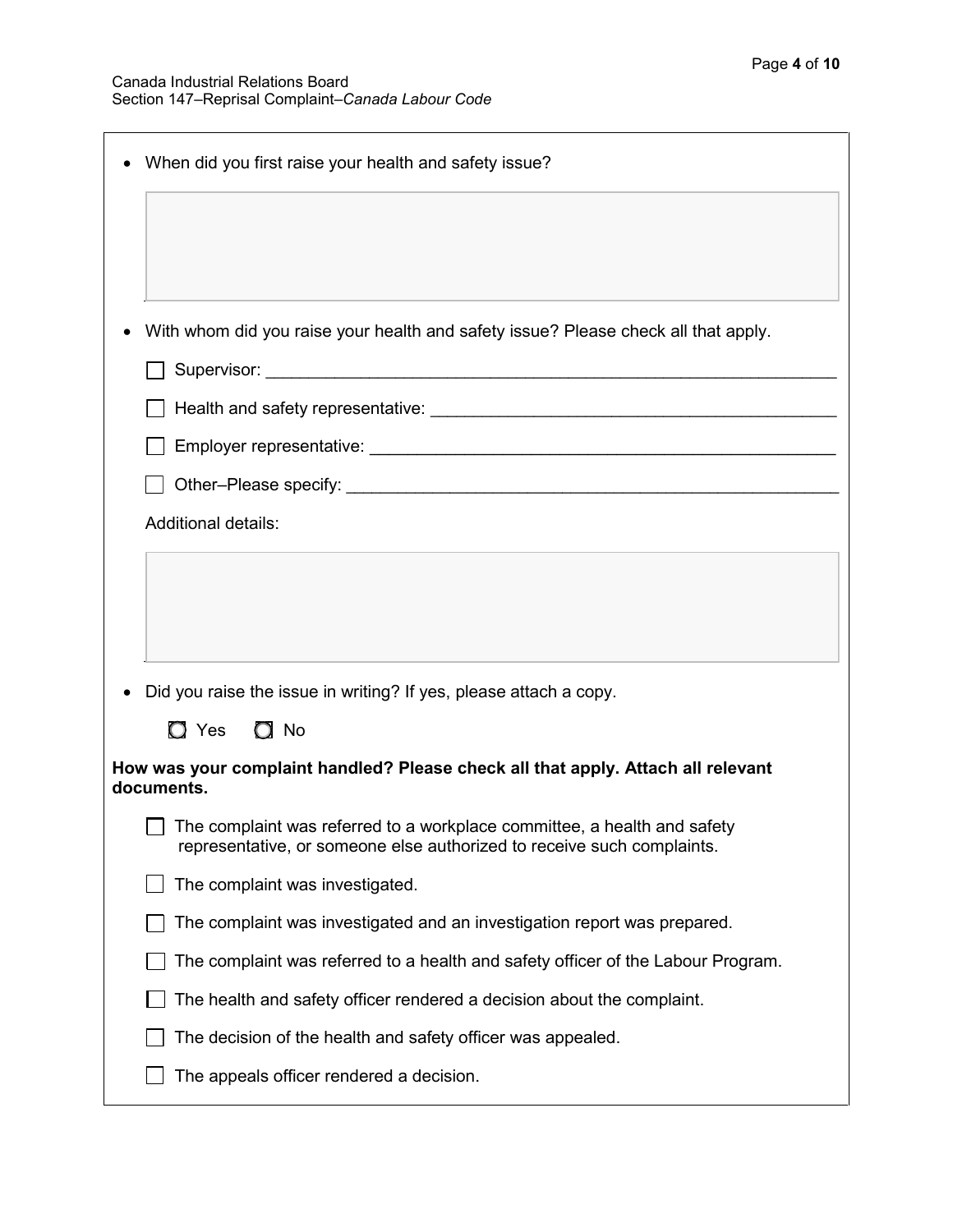If you were demoted–Date of demotion:

| Other-Please specify:                                                                                                    |
|--------------------------------------------------------------------------------------------------------------------------|
| <b>Additional details:</b>                                                                                               |
|                                                                                                                          |
|                                                                                                                          |
| <b>II-Disciplinary Action</b>                                                                                            |
| Do you believe that your employer disciplined you or retaliated against you for raising your<br>health and safety issue? |
| $\Omega$ No<br>$\Box$ Yes                                                                                                |
| If yes, please respond to the following questions, and attach all relevant documents.                                    |
| If your employment was terminated–Date of dismissal or termination:                                                      |
| If you were laid off-Date of layoff:                                                                                     |
| If you were suspended-Date of suspension:                                                                                |
| Length of suspension:                                                                                                    |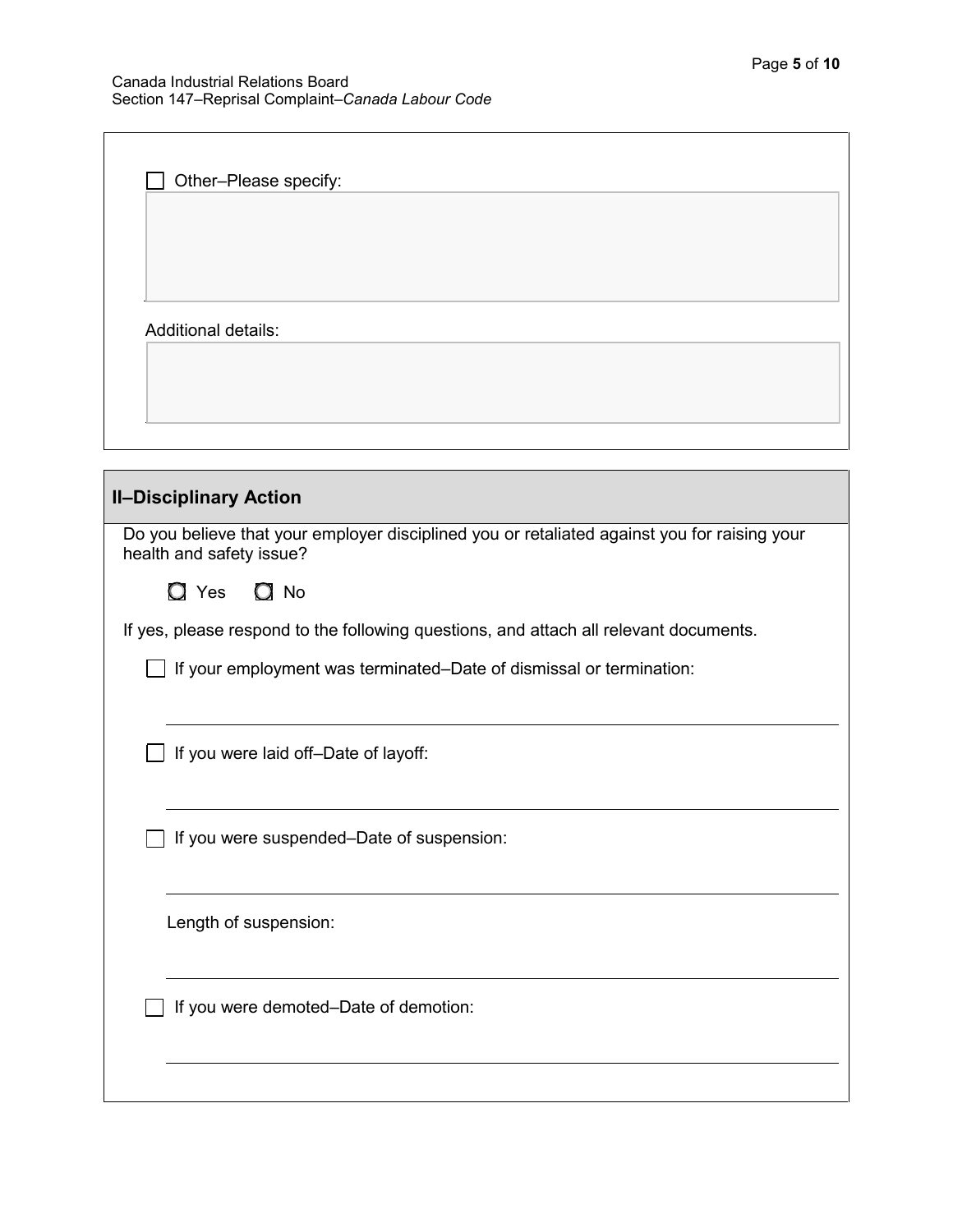| If your working conditions were changed, when and how did this occur?                                              |
|--------------------------------------------------------------------------------------------------------------------|
|                                                                                                                    |
|                                                                                                                    |
|                                                                                                                    |
|                                                                                                                    |
| If your wages were affected, when and how did this occur?                                                          |
|                                                                                                                    |
|                                                                                                                    |
|                                                                                                                    |
| Other-Please specify:                                                                                              |
|                                                                                                                    |
|                                                                                                                    |
|                                                                                                                    |
|                                                                                                                    |
| Why do you believe the disciplinary action imposed against you is because you raised a<br>health and safety issue? |
|                                                                                                                    |
|                                                                                                                    |
|                                                                                                                    |
|                                                                                                                    |
| If you are a unionized employee, please complete this section. Otherwise, continue to<br><b>Section III.</b>       |
| Please note that if you are represented by a union, the Board will notify the union of the                         |
| complaint.                                                                                                         |
| Are you a unionized employee?                                                                                      |
| $\Box$ No<br>$\Box$ Yes                                                                                            |
| Name of Union / Bargaining Agent:                                                                                  |
|                                                                                                                    |
| Did you pursue your health and safety complaint under a provision of the collective<br>agreement?                  |
| $\bigcirc$ Yes<br>$\Omega$ No                                                                                      |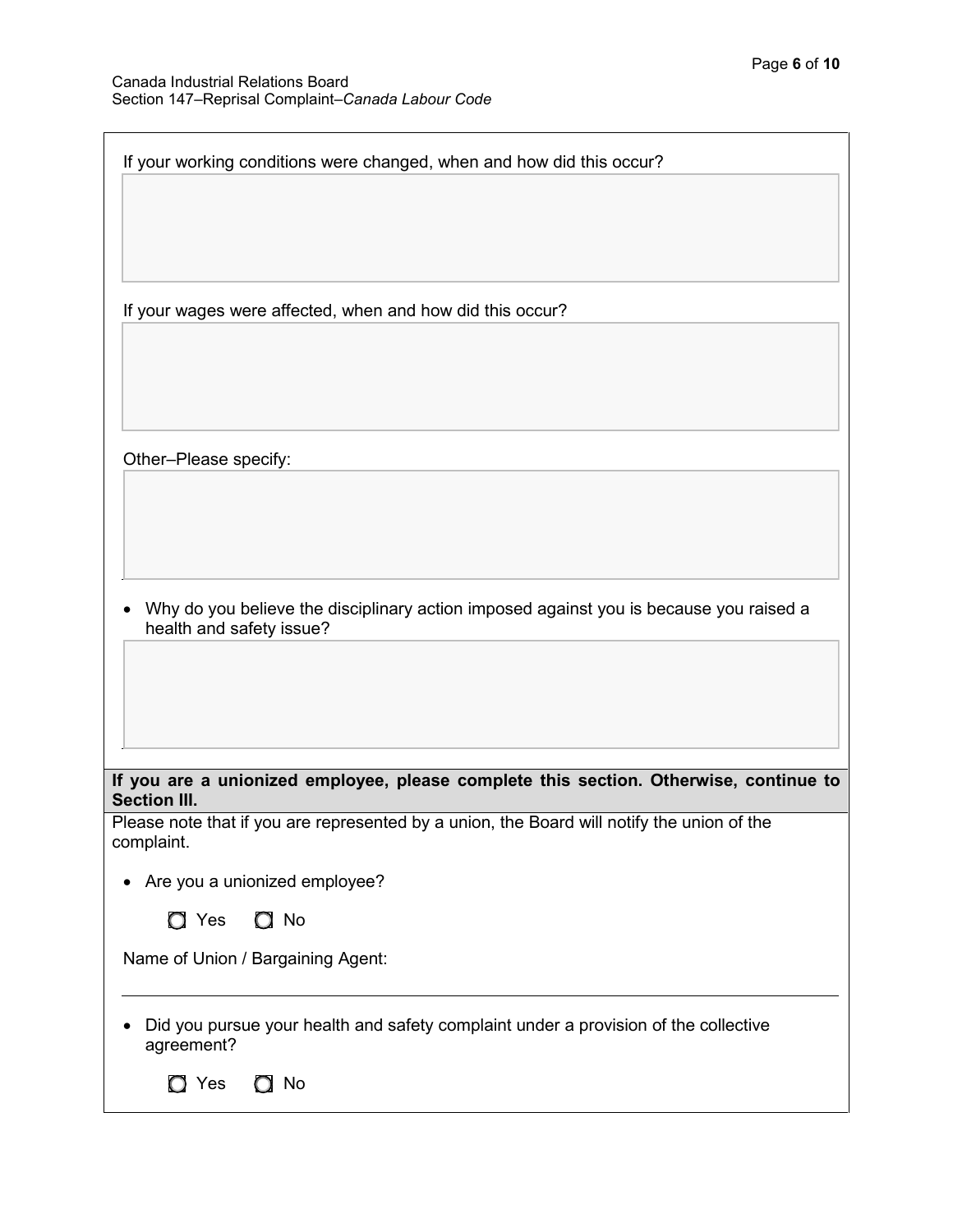| How was your complaint handled? Please check all that apply. Please attach all relevant                                                                  |
|----------------------------------------------------------------------------------------------------------------------------------------------------------|
| documents in your possession.                                                                                                                            |
|                                                                                                                                                          |
| You asked your union to file a grievance. Please specify the date you asked the union<br>to file a grievance:                                            |
| The union filed a grievance. Please specify the date the union filed a grievance:                                                                        |
| The union told you its decision regarding the grievance filed. Please specify the date<br>the union told you its decision regarding the grievance filed: |
| The union gave you its decision in writing. (Please attach)                                                                                              |
| There is an arbitration award regarding your grievance. (Please attach)                                                                                  |
| There is a court decision regarding your grievance. (Please attach)                                                                                      |
| There is a settlement agreement regarding your grievance. (Please attach)                                                                                |
| Other-Please specify:                                                                                                                                    |
|                                                                                                                                                          |
|                                                                                                                                                          |
|                                                                                                                                                          |
|                                                                                                                                                          |
| <b>Additional details:</b>                                                                                                                               |
|                                                                                                                                                          |
|                                                                                                                                                          |
|                                                                                                                                                          |
|                                                                                                                                                          |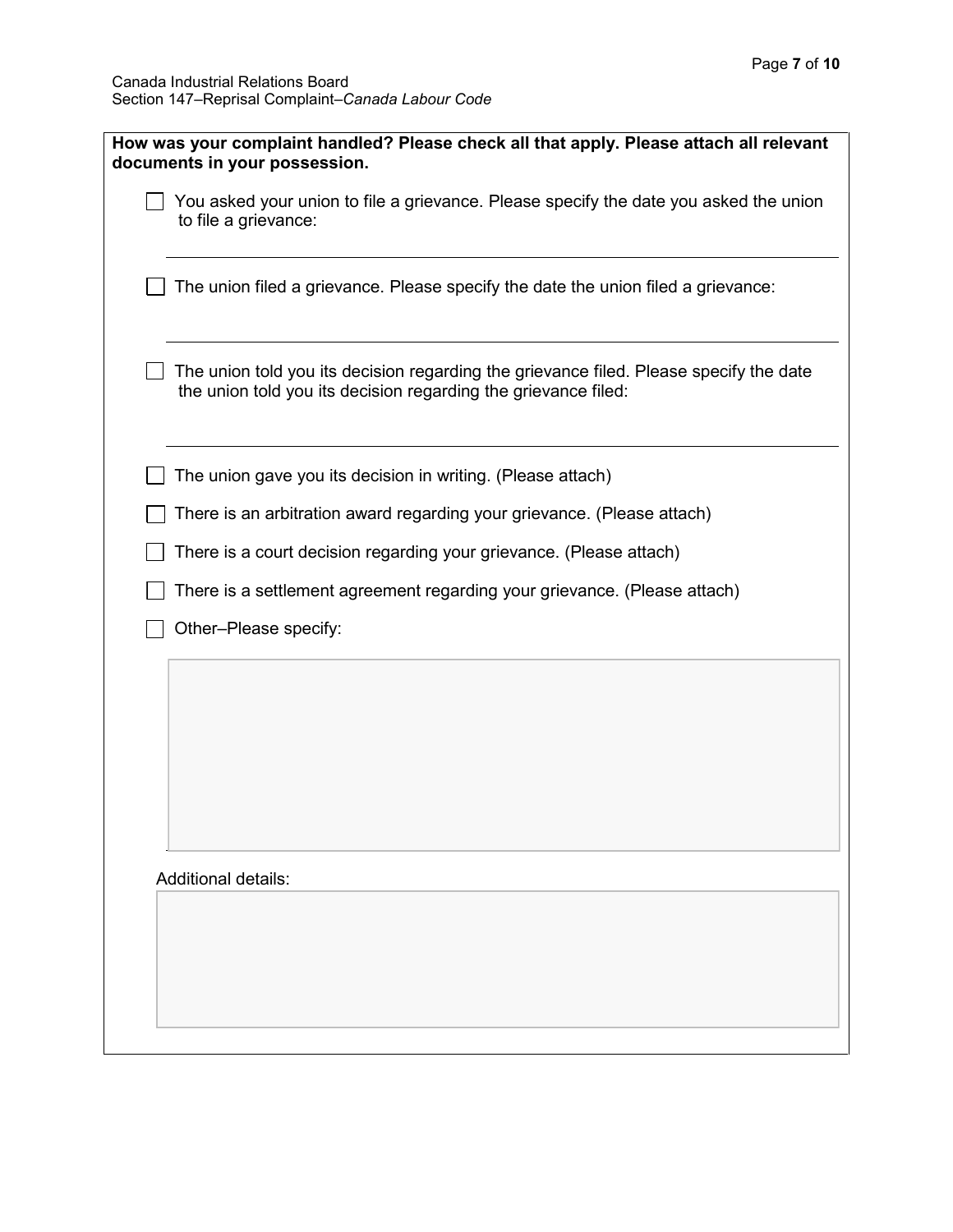### **III–Chronological Summary and Supporting Documents**

Provide a chronology of the facts and events in support of your complaint. Include details such as the dates on which events occurred, the date you reported your health and safety concerns to the employer or took other actions. Include the names of the employer and health and safety officials involved and the names of any witnesses.

Please mention and attach any relevant documents that you are filing in support of your complaint. Number or assign a letter to each document (e.g., A, B, C). Examples of relevant documents include: documents related to the reported issue, workplace health and safety committee minutes, investigation report or the decision of the Minister, a Labour Canada officer or appeals officer. If certain documents are not in your possession, please mention this and explain why.

You may use additional pages if necessary. **Please print clearly and number the pages.**

#### **IV–Timeliness**

Section 133 of the *Code* requires that you file your complaint within **90 days** after the date on which you first knew, or ought to have known, of the **action or circumstances** giving rise to your complaint.

On what date did you know of the disciplinary measures imposed or the action taken against you by the employer, and how did you find out?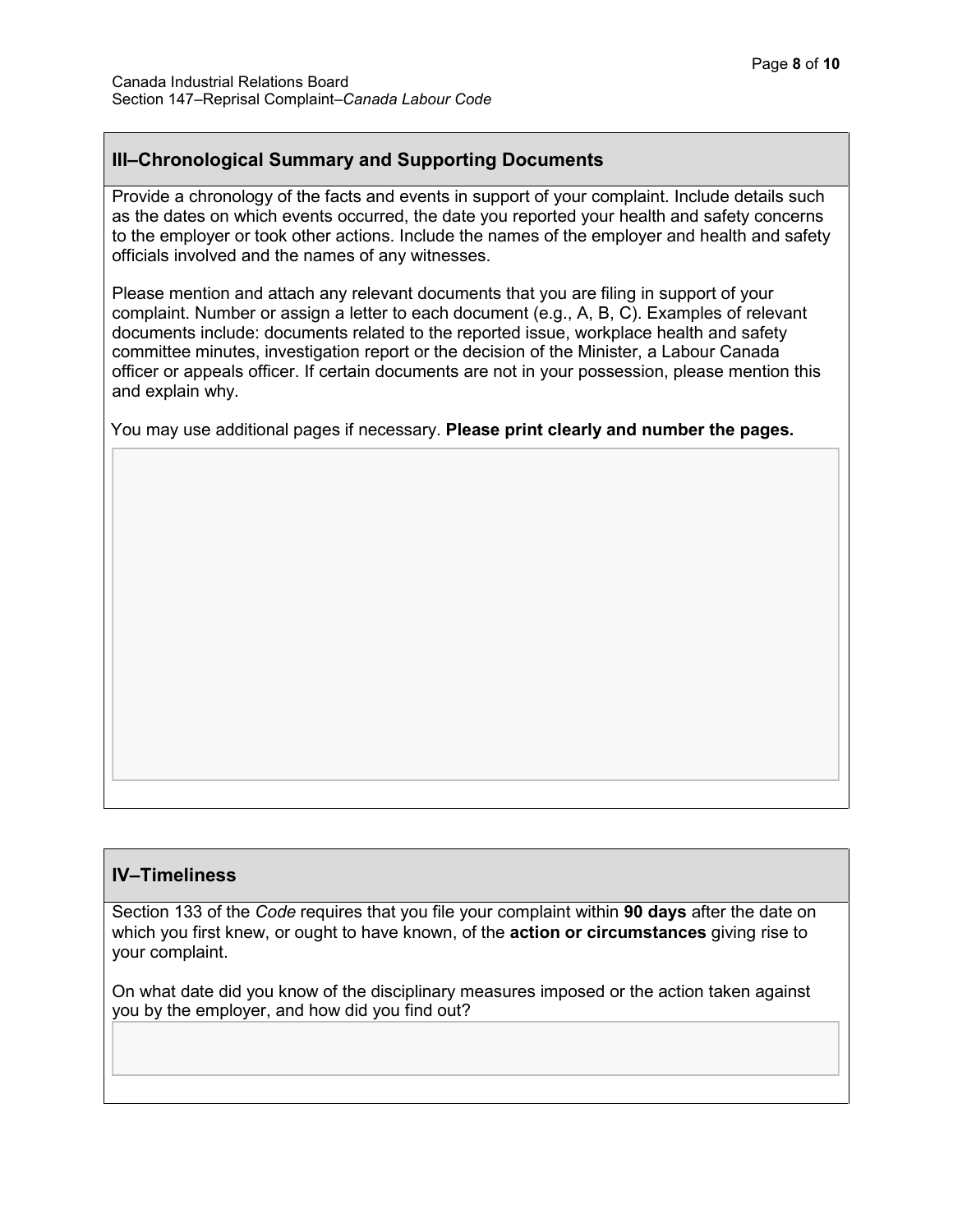| Although sections $156(2)$ and $16(m.1)$ of the Code allow the Board to extend the 90-day time<br>limit set out in section 133, the Board will only do so in exceptional circumstances.<br>If you want the Board to consider extending the 90-day time limit, please explain the exceptional<br>circumstances that you feel the Board should consider in deciding whether or not to exercise its<br>discretion. Provide supporting documentation, if necessary. |
|-----------------------------------------------------------------------------------------------------------------------------------------------------------------------------------------------------------------------------------------------------------------------------------------------------------------------------------------------------------------------------------------------------------------------------------------------------------------|
|                                                                                                                                                                                                                                                                                                                                                                                                                                                                 |

| <b>V-Oral Hearing</b>                                                                                                                                                                                                               |
|-------------------------------------------------------------------------------------------------------------------------------------------------------------------------------------------------------------------------------------|
| There is no requirement for the Board to hold a hearing even if one is requested. Most<br>complaints are decided without a hearing on the basis of the submissions and documents on<br>file. Do you believe a hearing is necessary? |
| $\Box$ Yes $\Box$ No                                                                                                                                                                                                                |
| If yes, why do you believe that a hearing is necessary?                                                                                                                                                                             |
|                                                                                                                                                                                                                                     |
|                                                                                                                                                                                                                                     |
|                                                                                                                                                                                                                                     |
|                                                                                                                                                                                                                                     |
|                                                                                                                                                                                                                                     |
|                                                                                                                                                                                                                                     |
| Where do you think the hearing should take place?                                                                                                                                                                                   |
|                                                                                                                                                                                                                                     |
|                                                                                                                                                                                                                                     |
|                                                                                                                                                                                                                                     |
|                                                                                                                                                                                                                                     |
|                                                                                                                                                                                                                                     |
|                                                                                                                                                                                                                                     |